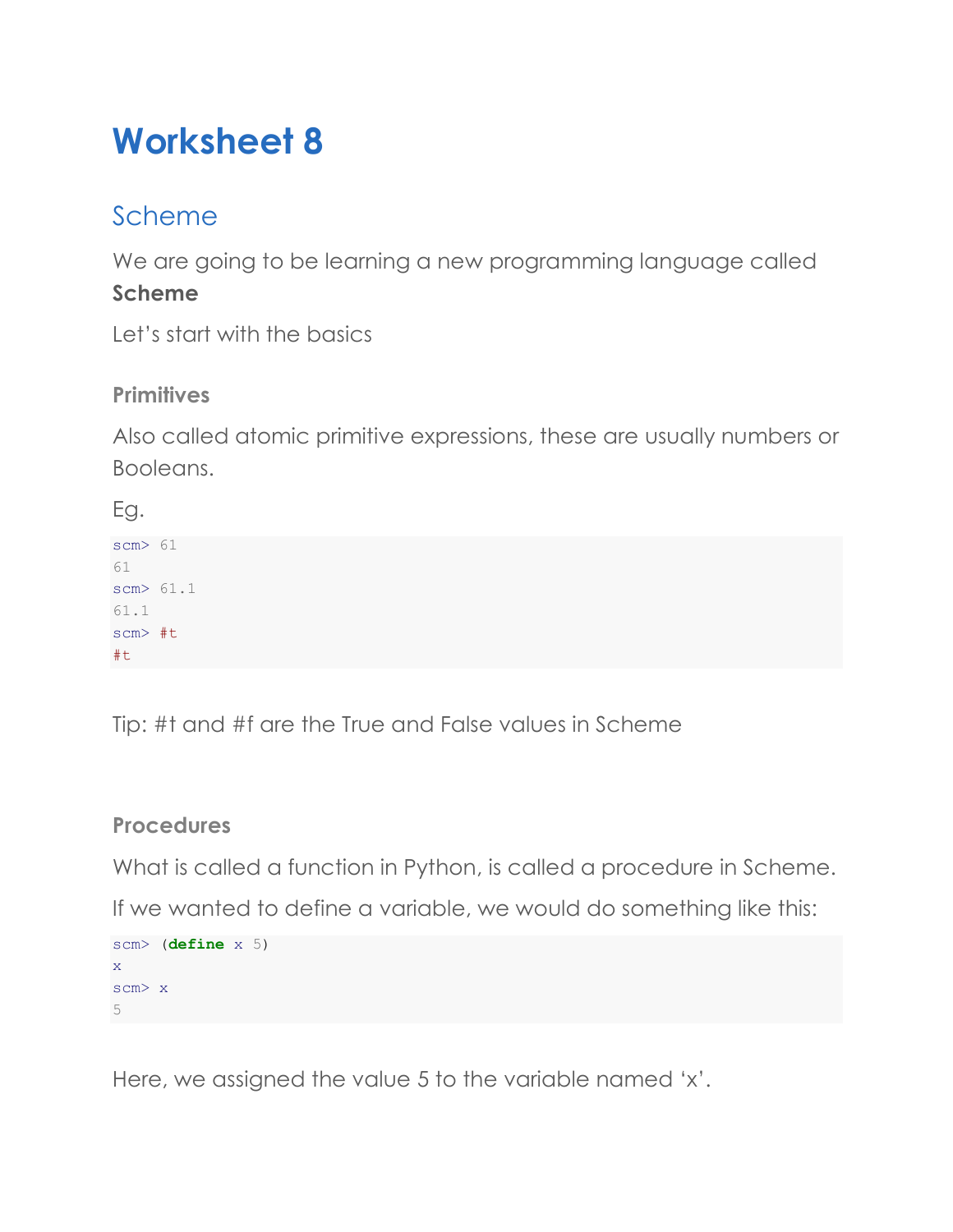As you may have noticed, the procedure 'define' returns the name of the variable that was defined.

Let's try defining a function.

```
scm> (define (same x) x)
same
scm> (same 2)
2
```
As you see, it is slightly different from just assigning a variable to a value. In the inner parenthesis (same x), 'same' refers to the name of the function, while 'x' refers to the argument name. We can add as many arguments as are needed, just like in Python.

This function just returns whatever is inputted. When we define a function, after defining the name and the argument names, we *immediately* return what the function should return. In this case, we return the value of x.

In Scheme, to call functions, we use parenthesis to define the operator we want to call, and the operands we want to call the function on.

In the example above, we saw 'same' as the operator, and the argument 2 as the operand.

Let's look at some different functions:

```
scm> (+ 3 4)7
scm> (* (-45) 9)
-9
```
These are the built-in arithmetic functions.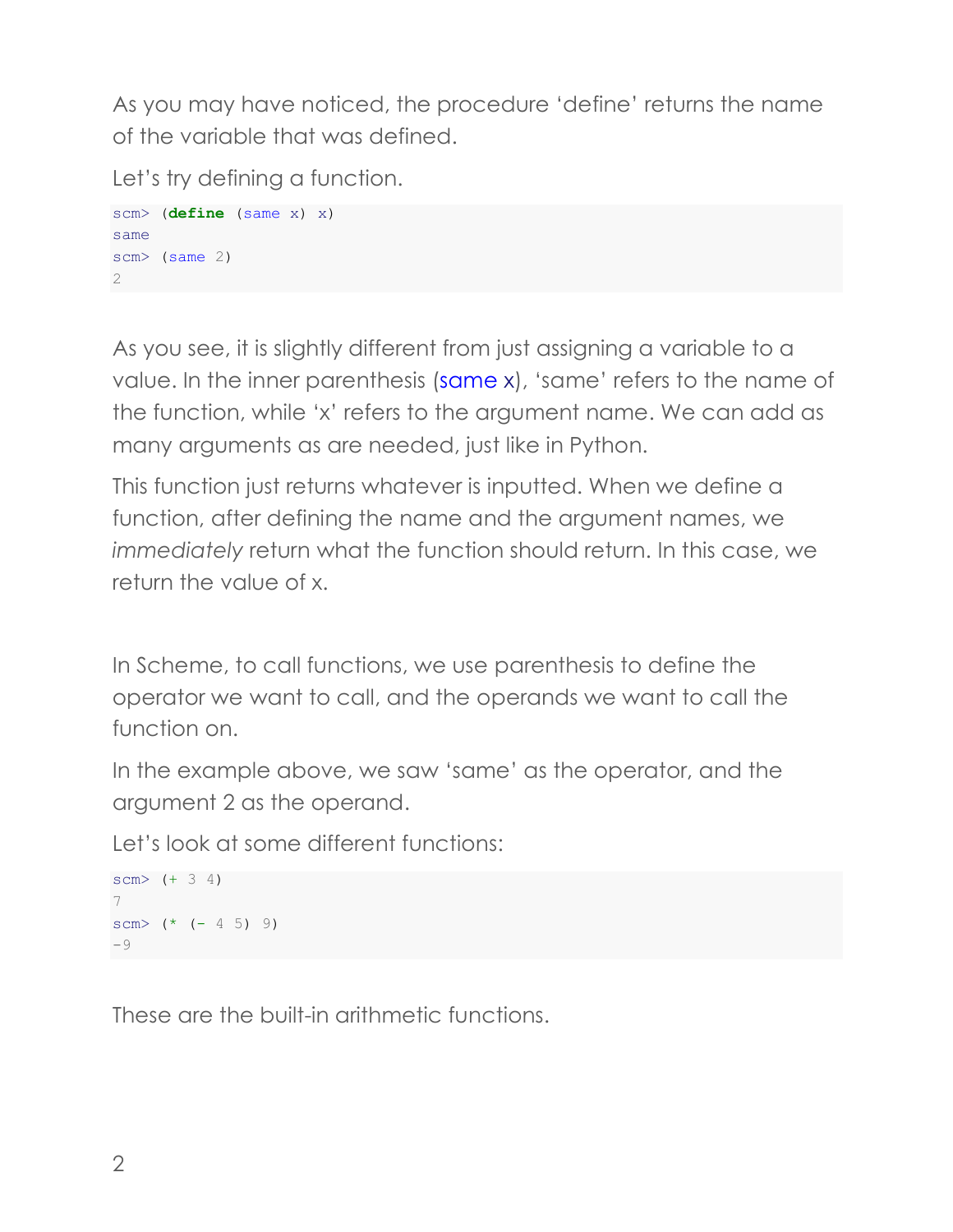As you can see, we have the operator first, and then the operands following. We evaluate the operator, then each operand before applying the operator on the operands.

Tip:

```
scm> (+ 1 2 5 9)
17
Is the same as 
1 + 2 + 5 + 9In Python
```
## **Practice**

```
WWSD (What Would Scheme Display?)
```

```
scm> (+ 5 (- 2 3))scm> (define x (- 3 (/ 4 2)))
scm> (* x x x 5 x)scm> (define (y z a b c) (* (/ (+ (- c b) a) 1) z))
scm> (- 90 100 (+ (y 5 2 1 8) 30))
scm> (+ 3 (define t 5))
scm> (define x (define t 5))
scm> (+ x 5)scm> x
```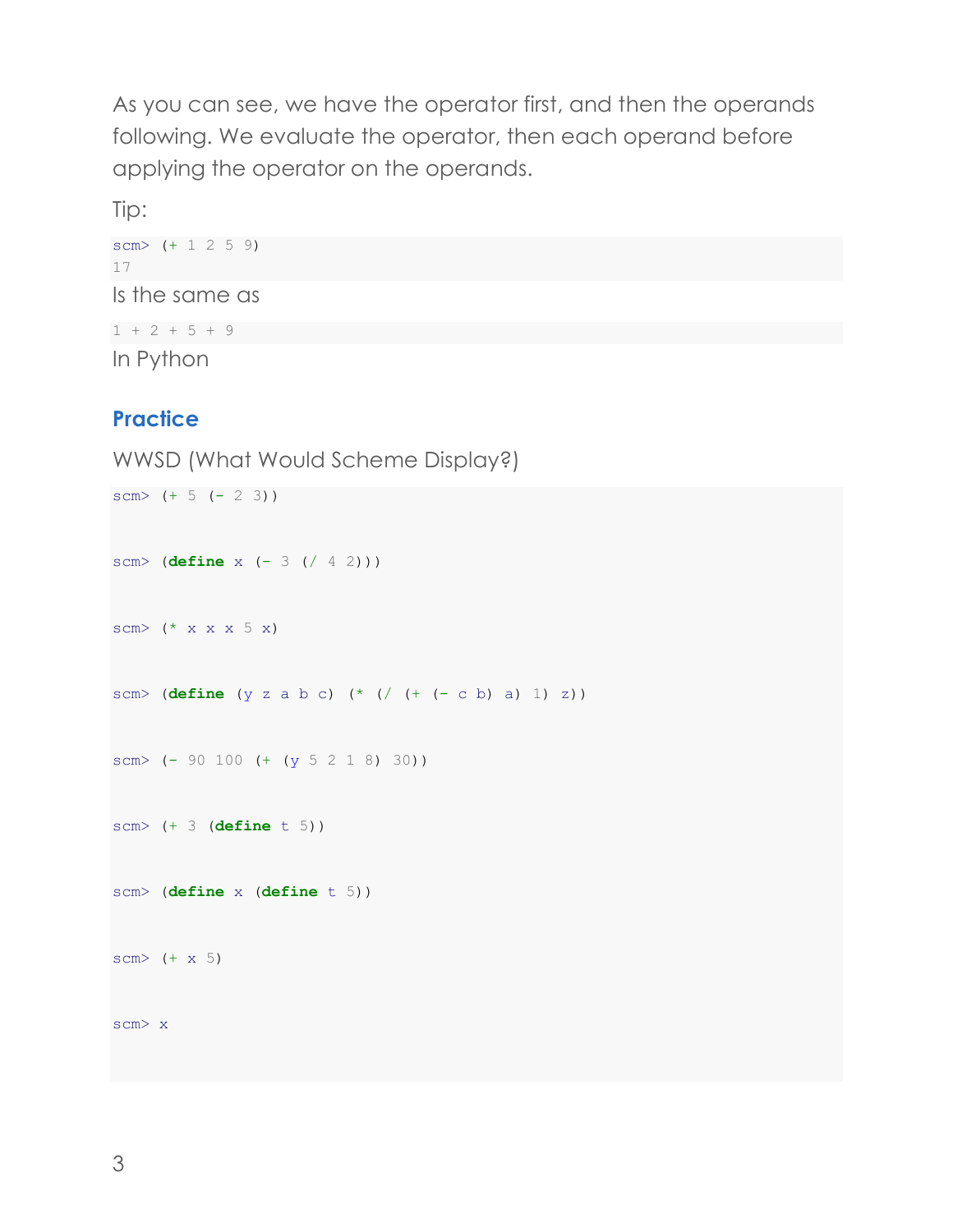#### **Special Forms**

Let's look at a few special cases

#### **If Statements:**

In Scheme, we only have the condition, and a TRUE or FALSE case for the condition.

Let's look at some examples:

```
scm> (if #t (* 43 2) (/ 43 4))
86
scm> (if (> 43 44) 99 100)
100
```
Based on the condition's Boolean value, we choose to run a certain procedure.

#### **Boolean Statements**

Just like Python, Scheme has the *and*/*or/not* expressions.

Examples:

```
scm> (or #t (/ 1 0))
#t
scm> (and 1 #f)
#f
scm> (and 1 2)
2
scm> (and 0 #t) ;0 is a truthy value in Scheme
#t
scm> (not (< 4 3))
#t
```
#### **Practice**

```
scm> (if (- 4 (+ 1 3)) 99 1)
scm> (if (and #t (or 2 3) (if (not (< 3 2)) (= 5 65) (/ 3 2))) (/ 1 0) 4)
```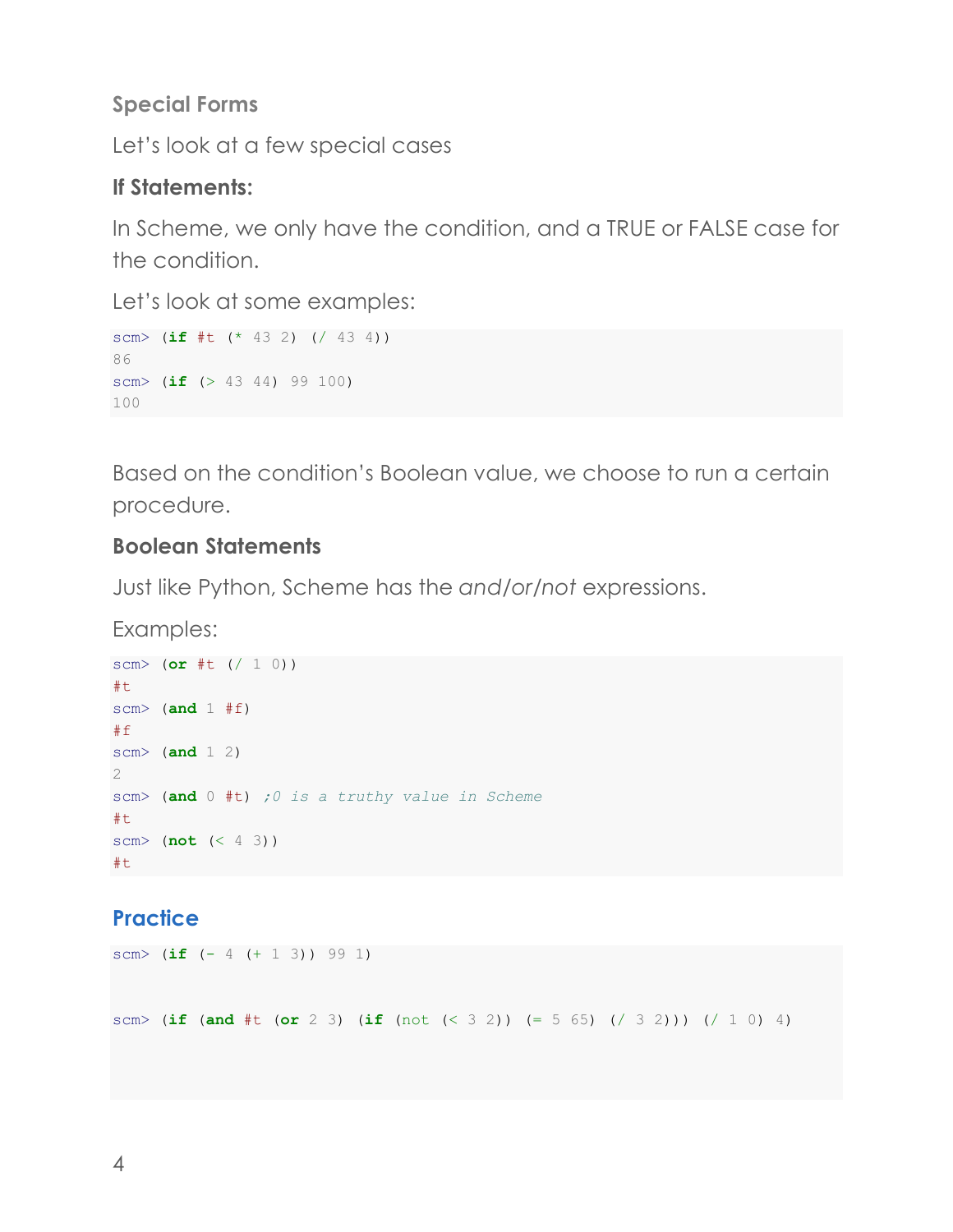## **Lambda Expressions**

We can also create lambda expressions in Scheme. Remember in Python, lambda functions are functions without a name. Similarly, we can construct lambda functions almost exactly the same was as we use define to construction functions in Scheme, but without a name.

```
scm> (lambda (x) (* x 2))
(lambda (x) (* x 2))
```
Since lambda functions, just like any function, has a value, we can call it immediately:

```
scm> ((lambda (x) (* x 2)) 5)
10
```
We can even assign a name to the function, making it seem like a define procedure.

```
scm> (define doubly (lambda (x) (* x 2)))
doubly
scm> (doubly 5)
10
```
# **Let Expressions**

There is another form similar to a lambda expression called a Let expression.

Here, we define variables from the start, and then run the block of code using those variable assignments.

Let's look at an example:

```
scm> (let ((x 5) (y 6)) (* x y))
30
```
We have two cases: the defining expression, and the body expression. In the defining expression, we assign 5 to the variable x and 6 to the variable y. These variables are only used inside the let frame. The body, in this case, multiplies the two variables defined.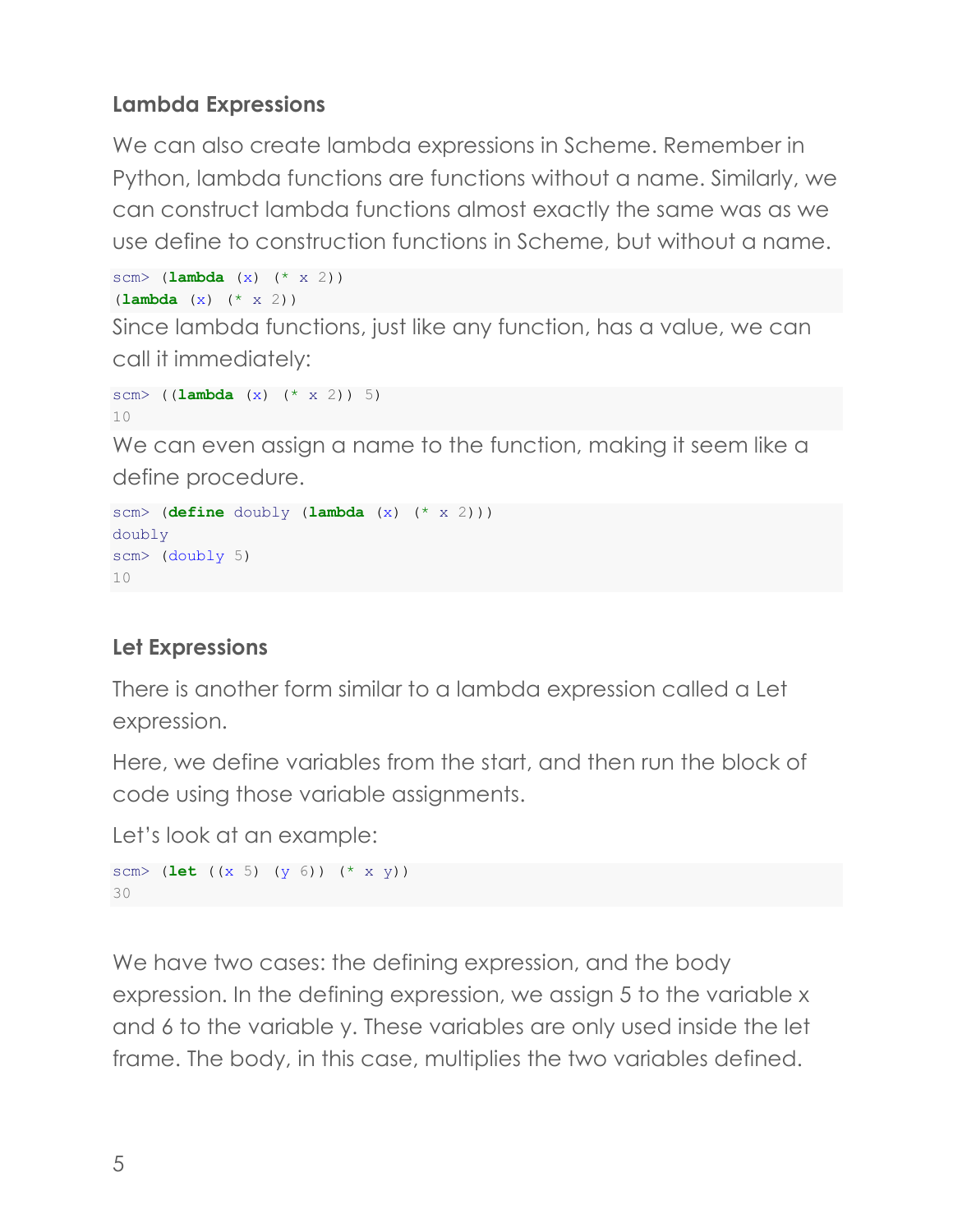# **Practice**

Define a function that takes in a number and returns a function that multiplies any input by that number.

```
(define (multiply-out x) 
       \mathcal{L}_\text{max})
;((multiply-out 5) 6)
;30
```
Factorial function

```
(define (factorial x) 
)
;(factorial 5)
;120
;(factorial 1)
;1
```
#### **Lists**

The process of making a list in Scheme is the same idea as a linked list. The syntax is slightly different:

**cons:** Constructing a list. Cons takes in two arguments, the first can be anything, the second can either be another list, or null. (Similar to a Linked List from Python)

**car:** The FIRST item in the first linked list pair.

**cdr:** The REST item in the first linked list pair.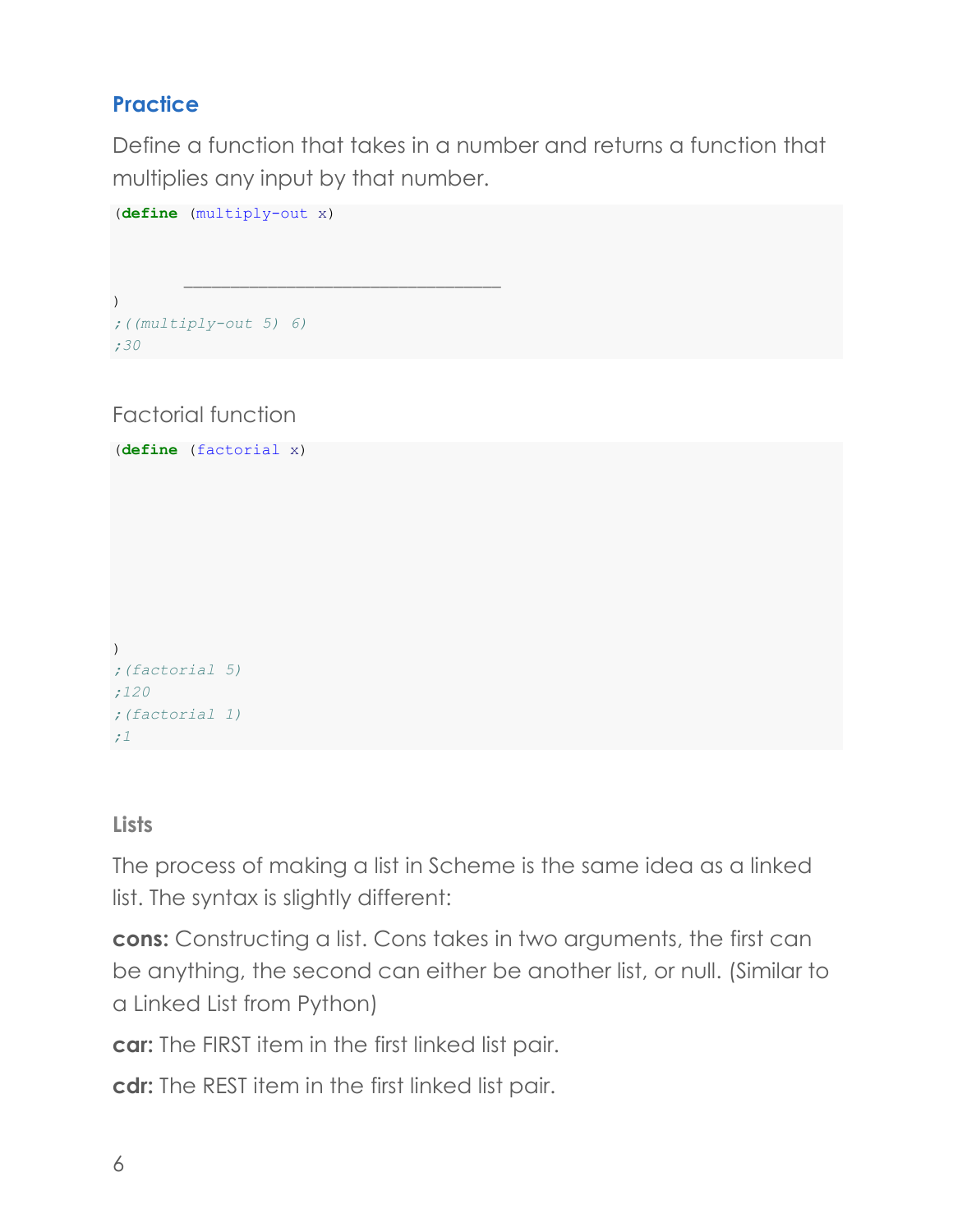Tip: In Scheme, we use 'nil' as null or an empty list.

Let's look at some examples:

```
scm> (cons 2 nil)
(2)
```
Here, we made a list with one item.

```
scm> (cons 2 (cons 3 nil))
(2 3)
```
Here, we made a list with two items. The second argument for the first cons is another list.

```
scm> (car (cons 2 (cons 3 nil)))
2
scm> (cdr (cons 2 (cons 3 nil)))
(3)
```
By applying car to the list (2 3), we are able to take the first value.

By applying cdr to the list, we can take the rest value, which is a LIST with one value (3), not the actual number 3.

If the second argument in cons happens to not be a list or nil, we create a **malformed list**.

Let's look at some examples:

```
scm> (cons 6 (cons 1 nil))
(6 1)
scm> (cons 6 1)
(6 \t1)scm> (cdr (cons 6 1))
1
scm> (cdr (cons 6 (cons 1 nil)))
(1)
```
If the list is malformed, there is a dot in between the pair of values. The dot is not there if the list is well-formed.

# **Extraneous Syntax**

```
scm> (list 6 1 9)
(619)scm> '(list 6 1 9)
(list 6 1 9)
scm> '(6 1 9)
```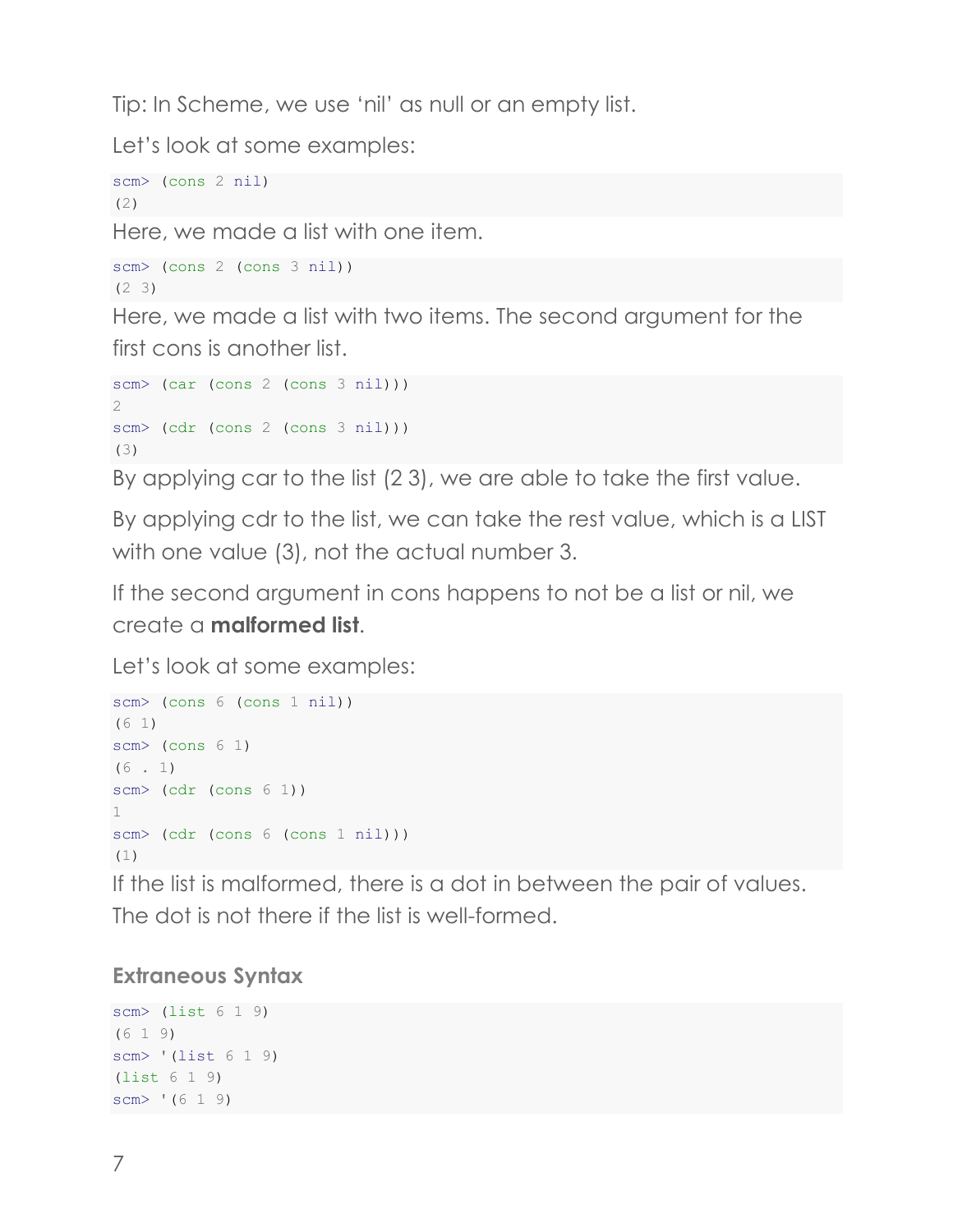(6 1 9)

These are different ways to make a list of values. Notice the second example, even though the list procedure is inside the parenthesis, Scheme assumes it is a string because of the quote on the outside.

```
scm> 'string
string
scm> (eq? 'this 'this)
#t
scm> (equal? 'this 'this)
#t
scm> (equal? 'that 'this)
#f
scm> (eq? '(1 2 3) '(1 2 3))
#fscm> (equal? '(1 2 3) '(1 2 3))
#t
```
eq? works like *==* for primitives, but for things like lists, works like *is*.

equal? compares the value itself.

```
scm> (even? 2)
#t
scm> (odd? 2)
#f
scm> (list? '(2))
#t
```
# **Practice**

Draw the box and pointer diagram for the following lists and write out the final result.

```
scm> (list 10 (list 1 2 (cons 1 2) (cons 3 (cons 4 (list 'list 1))) 'hi 10) 
(cons 10 nil))
```